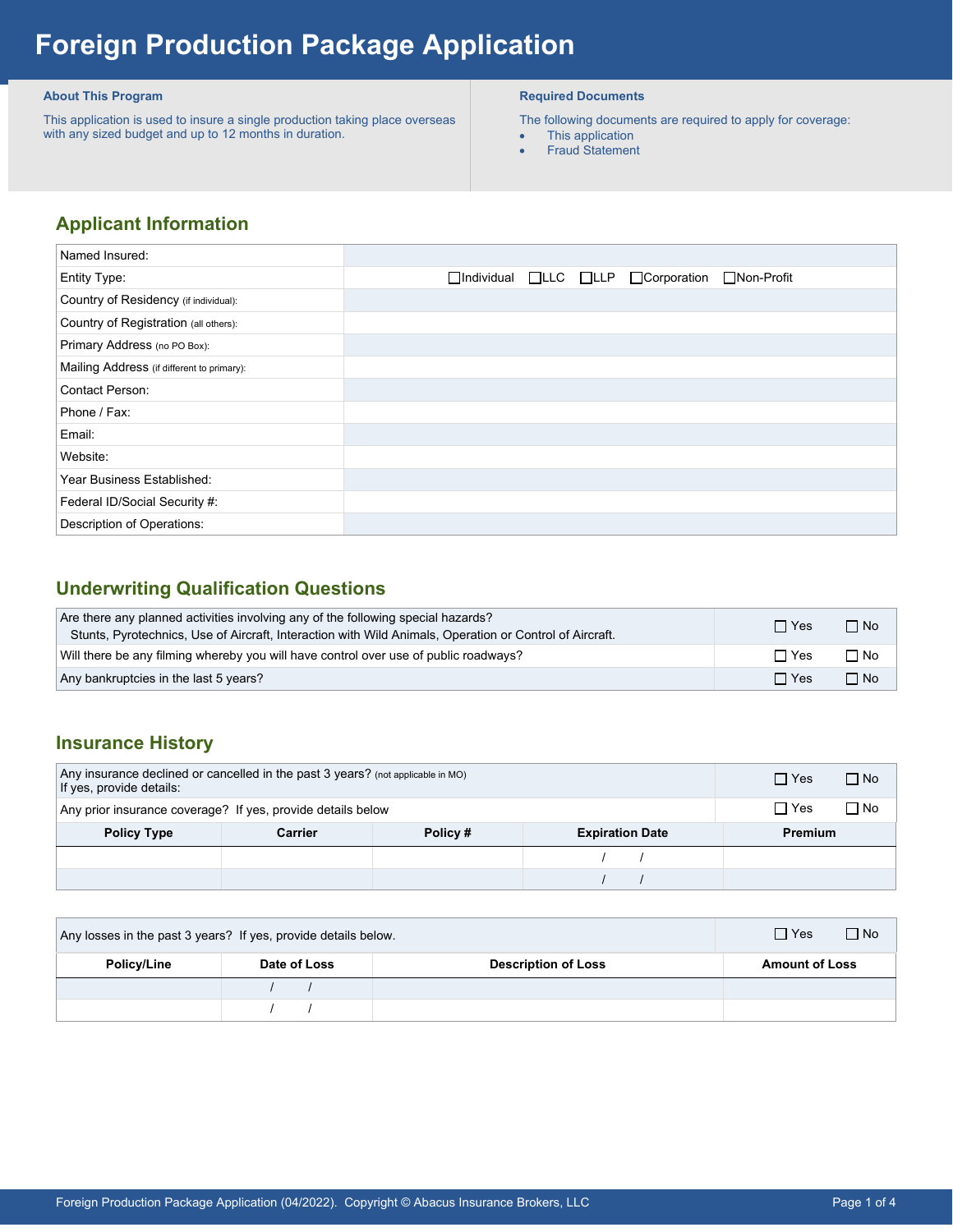# **Foreign Production Package Application**

## **Productions Details**

| <b>Production Name</b>                                                                      |                                                                          |
|---------------------------------------------------------------------------------------------|--------------------------------------------------------------------------|
| Type of Production                                                                          |                                                                          |
| <b>Gross Production Cost</b>                                                                |                                                                          |
| Production Start/End Dates (up to 12 months)                                                | From:<br>To:                                                             |
| Number of Episodes (if applicable)                                                          |                                                                          |
| Length of Episode                                                                           | $\Box$ 30 minutes $\Box$ 60 minutes $\Box$ 90 minutes $\Box$ 120 minutes |
| Where will Production Take Place<br>Country<br>State / Province<br><b>Shooting Location</b> |                                                                          |
| Synopsis                                                                                    |                                                                          |

## **Music Videos Only**

| Type of Music |                                                                                                    |
|---------------|----------------------------------------------------------------------------------------------------|
| Music Decade  | □ Prior to 50's $\Box$ 50's $\Box$ 60's $\Box$ 70's $\Box$ 80's $\Box$ 90's $\Box$ 2000 and beyond |
| Artist's Name |                                                                                                    |

# **Key Personnel**

Enter the key personnel (executive producer, producer, director, etc.) At a minimum, either the executive producer or producer must be listed.

| <b>Personnel Role</b>     | <b>First &amp; Last Name</b> | <b>Drivers License #</b> | <b>State of Issue</b> | <b>Country of Residence</b> |
|---------------------------|------------------------------|--------------------------|-----------------------|-----------------------------|
| <b>Executive Producer</b> |                              |                          |                       |                             |
| Producer                  |                              |                          |                       |                             |
| Director                  |                              |                          |                       |                             |
|                           |                              |                          |                       |                             |
|                           |                              |                          |                       |                             |
|                           |                              |                          |                       |                             |
|                           |                              |                          |                       |                             |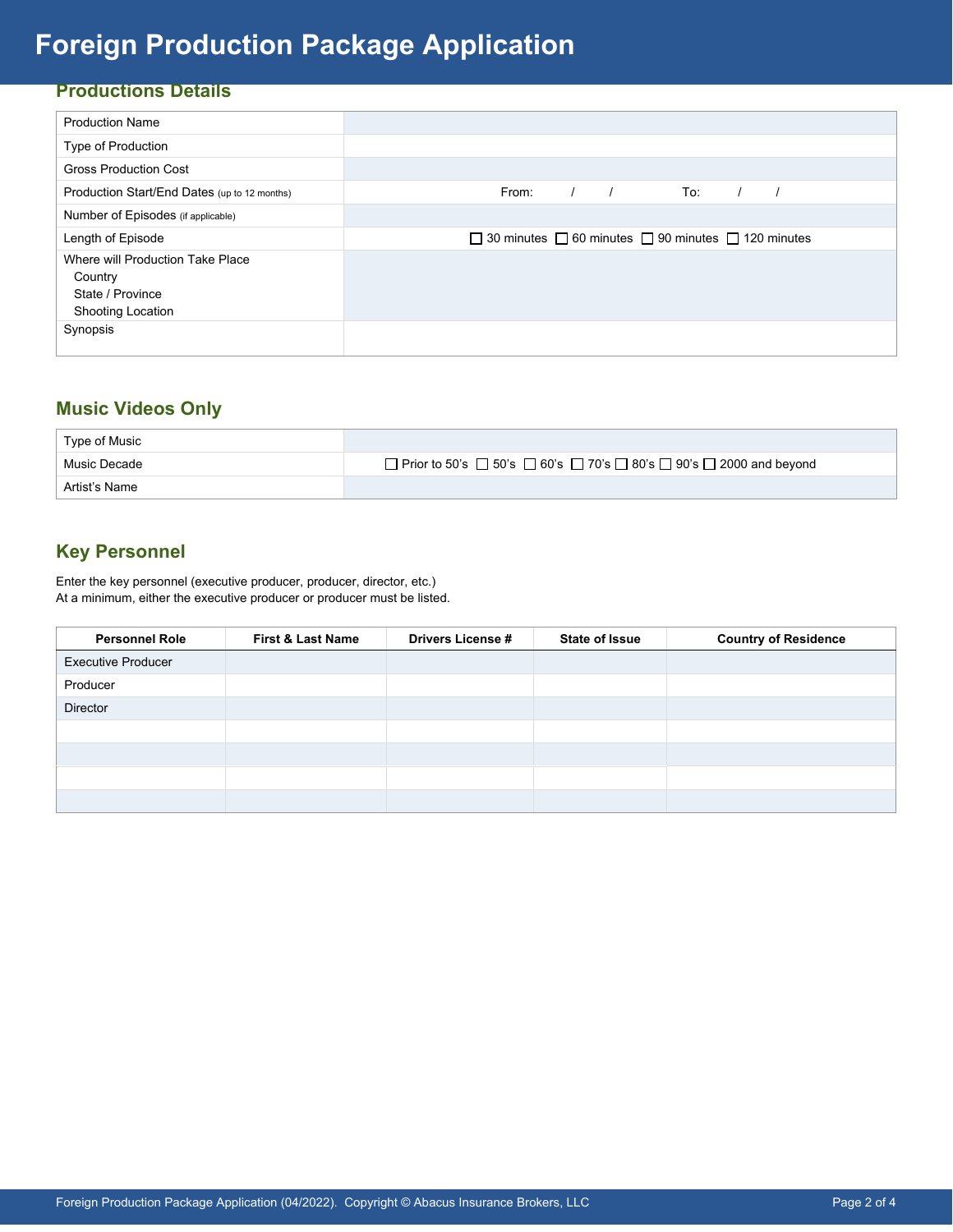## **Coverages**

| Dates of Coverage (up to 1 year)                                      | Effective:<br>Expiration:                                                              |                   |
|-----------------------------------------------------------------------|----------------------------------------------------------------------------------------|-------------------|
| Coverage                                                              | Limit                                                                                  | <b>Deductible</b> |
| <b>General Liability</b> (* Indicates required coverages)             |                                                                                        |                   |
| Occurrence / Aggregate Limit *                                        | $\Box$ 1m / 2m<br>$\Box$ 2m / 2m<br>$\Box$ 3m / 3m<br>$\Box$ 4m / 4m<br>$\Box$ 5m / 5m | n/a               |
| Blanket Additional Insureds/Certificates of insurance                 | Included                                                                               | n/a               |
| Waiver of Subrogation                                                 | $\Box$ Include $\Box$ Exclude                                                          | n/a               |
| <b>Contingent Automobile</b>                                          |                                                                                        |                   |
| Hired & Non-Owned Auto Liability                                      | □ Exclude □1m □2m □3m□4m □5m                                                           | n/a               |
| Hired & Non-Owned Auto Physical Damage (per accident/aggregate limit) | $\Box$ Exclude $\Box$ 25k / 25k                                                        | n/a               |

#### **Workers Compensation**

| Benefits for Voluntary Compensation – North Americans |                                              | n/a |
|-------------------------------------------------------|----------------------------------------------|-----|
| Number of Employees from US and/or Canada             |                                              | n/a |
| Maximum Number of Employees per Flight                | $\Box$ 1 $\Box$ 2 $\Box$ 3 $\Box$ 4 $\Box$ 5 | n/a |

## **Equipment Floater**

| Unscheduled Owned Equipment                                           | $\Box$ Exclude $\Box$ 50,000 $\Box$ 75,000 $\Box$ 100,000<br>$\Box$ 150,000 $\Box$ 200,000 $\Box$ 250,000 | Varies based on limit<br>selected. |
|-----------------------------------------------------------------------|-----------------------------------------------------------------------------------------------------------|------------------------------------|
| Rented Equipment, Props, Sets & Wardrobe                              | $\Box$ Exclude $\Box$ 50,000 $\Box$ 75,000 $\Box$ 100,000<br>$\Box$ 150,000 $\Box$ 200,000 $\Box$ 250,000 | Varies based on limit<br>selected. |
| Negative Film/Faulty Stock (limit equals your budget, up to \$25,000) | $\Box$ 25.000                                                                                             | 2.500                              |

### **Travel Accident**

| <b>Guild Members</b> | 0.000.000<br>Exclude                                       | n/a |
|----------------------|------------------------------------------------------------|-----|
| Non-Guild Members    | $\Box$ 50,000 $\Box$ 100,000 $\Box$ 250,000 $\Box$ 500,000 | n/a |
| Limit<br>Aggregate . | □5,000,000 □10,000,000                                     | n/a |

## **Volunteer Accident**

|  | mıt<br>∵labilitv<br>nt<br>าลาค<br>ิงะ | റററ<br>つに | n/a |
|--|---------------------------------------|-----------|-----|
|--|---------------------------------------|-----------|-----|

NOTE: Availability of coverage will depend on individual risk characteristics and the State in which insured is located.